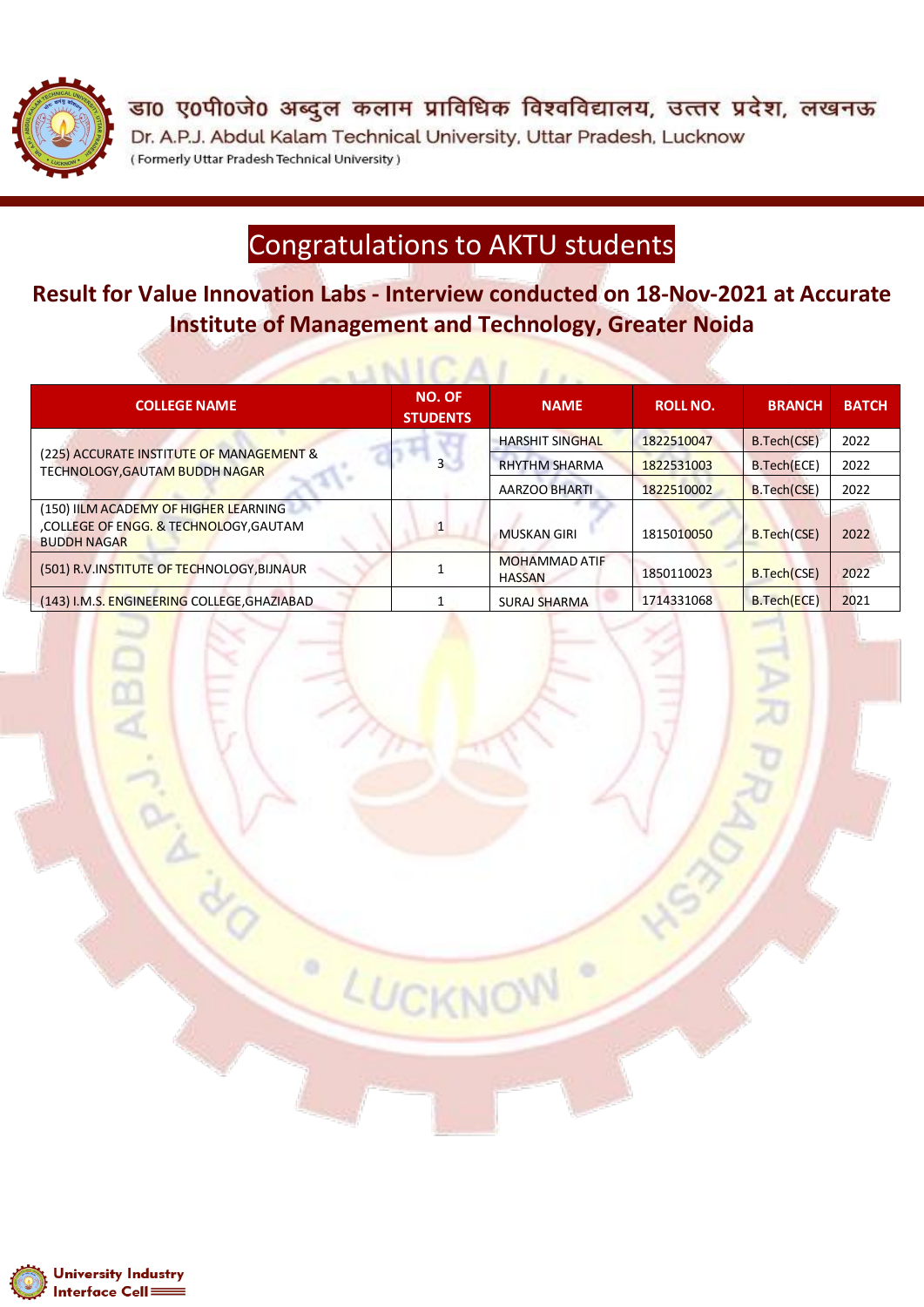## Congratulations to AKTU students

### **Result declaration of Value Innovation Labs for 2020 &2021 Batch**

| <b>COLLEGE NAME</b>                            | <b>NO. OF</b><br><b>STUDENTS</b> | <b>NAME</b>                 | <b>ROLL NO.</b> | <b>BRANCH</b><br><b>NAME</b> | <b>BATCH</b> |
|------------------------------------------------|----------------------------------|-----------------------------|-----------------|------------------------------|--------------|
| (030) INDERPRASTHA ENGG.<br>COLLEGE, GHAZIABAD |                                  | <b>ABHIMANYUKUMAR</b>       | 1703010003      | B.TECH(CSE)                  | 2021         |
|                                                | 4                                | <b>ATUL KUMARGUPTA</b>      | 1703010043      | B.TECH(CSE)                  | 2021         |
|                                                |                                  | <b>RISHIRAJ MADDHESHIYA</b> | 1703010161      | B.TECH(CSE)                  | 2021         |
|                                                |                                  | <b>SUSHMA YADAV</b>         | 1703010218      | B.TECH(CSE)                  | 2021         |

LUCKNOW

699

ó

 $\bullet$ 



**ABD**